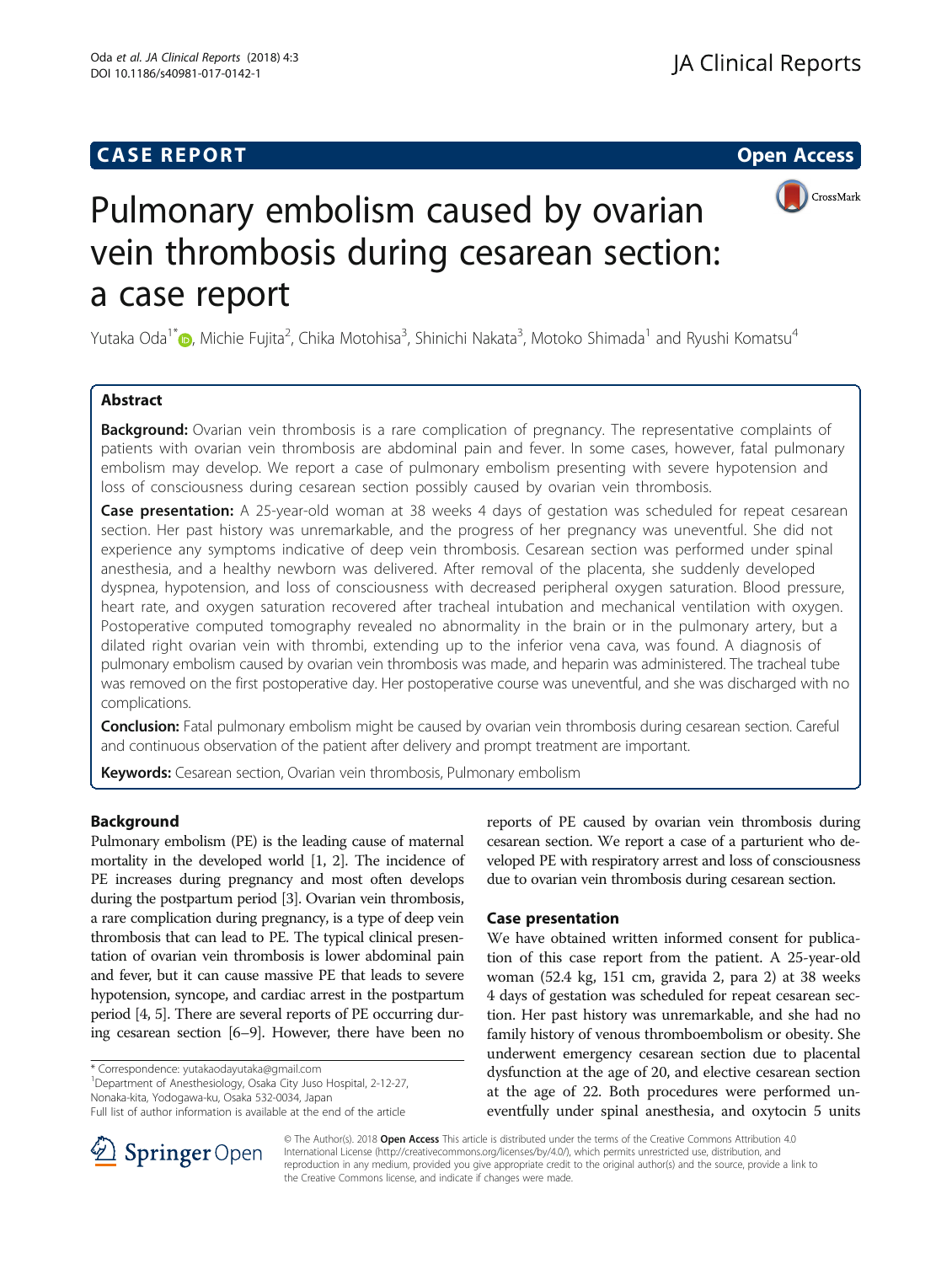was intravenously administered as a uterotonic. The progress of the current pregnancy was uneventful. There was no abnormal bleeding or lower abdominal or leg pain indicative of deep vein thrombosis.

Preoperative electrocardiogram and chest X-ray were normal. The results of blood tests were unremarkable except for an increased serum D-dimer of 2.2 μg/ml. Blood pressure was 105/51 mmHg, heart rate was 54/ min with sinus rhythm, and peripheral oxygen saturation was 98% at the time of entering the operating room. Spinal anesthesia was performed with 0.5% hyperbaric bupivacaine 11 mg mixed with fentanyl 20 μg and morphine 0.1 mg using a 25-gauge Quincke needle at the L3–L4 interspace after gentle aspiration of the clear cerebrospinal fluid in the right decubitus position. Analgesia level was below the T6 bilaterally.

Surgery was started 14 min after the start of anesthesia, and a healthy infant (2700 g) was delivered 9 min later with Apgar scores of 9 and 9, at 1 and 5 min, respectively. Oxytocin 5 units dissolved in 100 ml saline was infused, and the placenta was removed manually from the uterus. The patient was alert, was oriented, and responded to the voice of the newborn. Approximately 3 min after removal of the placenta, she abruptly developed dyspnea and lost consciousness, and it rapidly progressed into respiratory arrest. Blood pressure decreased to 48/29 mmHg, heart rate was 51/min, and peripheral oxygen saturation was 79%. Bag-mask ventilation with oxygen was immediately started, and the

trachea was intubated after administration of propofol 50 mg, fentanyl 80 μg, and rocuronium 50 mg. Clear and bilaterally equal lung sounds were confirmed, and the end-tidal carbon dioxide tension was 35 mmHg. Peripheral oxygen saturation promptly returned to 100%, and blood pressure and heart rate increased to 105/ 54 mmHg and 111/min within 2 min without medications. Anesthesia was maintained with propofol 6 mg/ kg/h until the end of surgery. There was no abnormal bleeding, and uterine contraction was good.

The duration of surgery was 45 min with a total blood loss of 402 g including amniotic fluid and a urine output of 160 ml. Postoperative contrast-enhanced computed tomography (CT) revealed no abnormality in the brain or in the pulmonary arteries but a dilated right ovarian vein  $(18 \times 19 \text{ mm})$  with a hypo-dense filling defect indicated the presence of thrombosis that extended up to the inferior vena cava (Fig. 1). She was transported to the high care unit (HCU) under sedation with propofol with tracheal intubation and mechanically ventilated overnight. Transthoracic echocardiographic examination revealed no abnormal findings, such as thrombi, dilated right ventricle, regurgitation of the tricuspid valve, or a shift of the interventricular septum in the heart.

A blood test performed immediately after entering the HCU revealed serum FDP was 390 μg/ml and D-dimer was 148.4 μg/ml. Other coagulation parameters such as fibrinogen, antithrombin III, and prothrombin time were within normal ranges. Based on the clinical presentation,

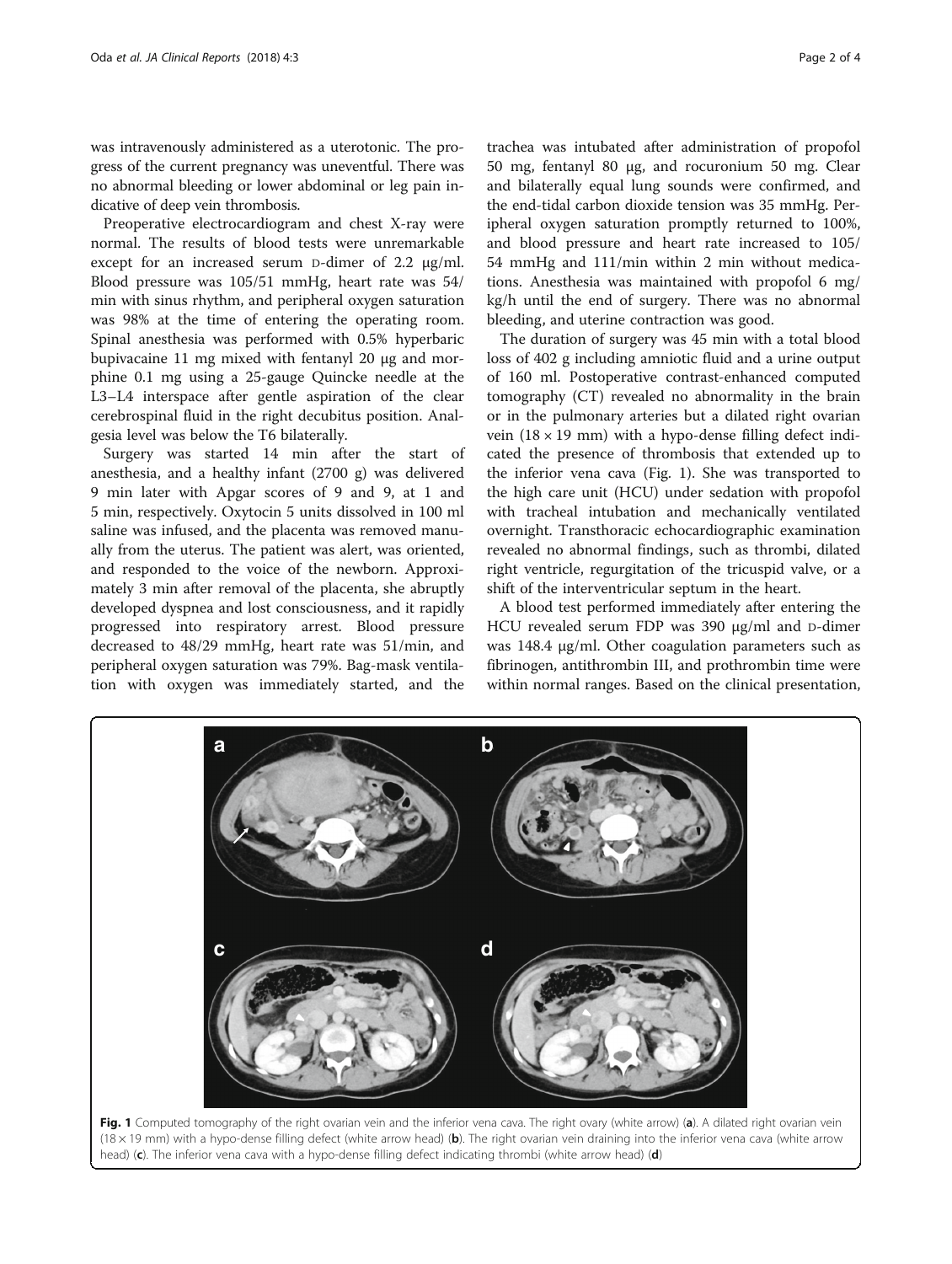CT image, and remarkably increased serum FDP and Ddimer levels, a diagnosis of PE was made. Heparin 3000 units was intravenously administered, and a continuous infusion of 10,000 units/day was started. The tracheal tube was removed after confirming stable hemodynamics and her prompt response to verbal commands on the first postoperative day, and she was discharged from the HCU. Oral administration of rivaroxaban 30 mg/day was started after stopping the infusion of heparin. Serum D-dimer decreased to 8.4 and 3.0 μg/ml on the first and second postoperative days, respectively. On the eighth postoperative day, CT examination detected the remaining thrombi in the right ovarian vein and her serum D-dimer was 1.5 μg/ml. She was discharged with the baby, and the remaining postoperative course was uneventful.

#### Discussion

The diagnosis of maternal PE has been made based upon findings such as diminished lung perfusion as assessed using ventilation-perfusion scintigraphy and thrombi detected with CT pulmonary angiography and ultrasonography. These diagnostic tools are used with the same criteria to diagnose non-maternal PE [[3](#page-3-0), [10, 11\]](#page-3-0). However, there have been no validated criteria for diagnosing maternal PE. Despite a lack of these symptoms in the present case, we made a diagnosis of PE based on sudden onset of respiratory arrest, hypotension, and loss of consciousness together with ovarian vein thrombosis. This diagnosis facilitated the initiation of anticoagulant therapy. It is important to note that the diagnosis of possible PE during pregnancy can be made based exclusively upon signs and symptoms consistent with it [\[3](#page-3-0)].

The loss of consciousness would suggest a sudden obstruction of the most proximal pulmonary arteries, resulting in a transient decrease in cardiac output [\[12\]](#page-3-0). Remarkably increased plasma FDP and D-dimer levels after surgery further suggest the rapid progression of blood coagulation and fibrinolysis. Prompt hemodynamic recovery and the lack of abnormal findings on CT pulmonary angiography and transthoracic echocardiography rule out other etiologies such as air or fat embolism, acute coronary spasm, or aortic dissection and suggest that the thrombus lodged distantly in the pulmonary vasculature. Clinical presentation of amniotic fluid embolism also includes sudden hypoxia and hypotension, as observed in the present case. However, coagulopathy accompanied with decreased fibrinogen and platelet count is accompanied in most of those patients [\[13, 14](#page-3-0)]. A lack of coagulopathy would strongly suggest that sudden changes of hemodynamic and respiratory conditions in the present case would have been caused by thrombosis, not by amniotic fluid embolism.

Pregnant women are at an increased risk of venous thromboembolism including deep vein thrombosis and

PE. The elements of Virchow's triad that contribute to thrombosis: venous stasis, vascular damage, and hypercoagulopathy, are all present during pregnancy and the postpartum period [[10](#page-3-0)]. According to a 30-year populationbased study in the USA, the incidence of PE is 47.9 per 100,000 women-years and is more than 15 times higher in the first three postpartum months than during pregnancy [[3\]](#page-3-0). The incidence also significantly increases for postpartum women in older age groups  $(≥ 35 \text{ years})$  compared with younger women [\[3](#page-3-0)].

Early detection and adequate intervention is crucially important in order to prevent PE. In our case, however, there were no symptoms, such as swelling and pain in the leg and lower abdomen, that suggested the presence of deep vein thrombosis. Although Doppler ultrasonography has been widely used for this purpose, postoperative contrast-enhanced CT detected no thrombi in the leg, suggesting that it would not have been detected before surgery. Serum D-dimer levels increase to 489–2217 ng/ml (5th–95th percentile) in the last trimester [[15\]](#page-3-0) and result in poor specificity for diagnosing PE [[10\]](#page-3-0). An increased plasma D-dimer alone does not suggest PE or, because of the teratogenic and oncogenic effects of radiation, prompt us to use diagnostic imaging preoperatively.

Ovarian vein thrombosis is a rare but serious postpartum complication with an incidence between 0.05 to 0.18% [[4, 5\]](#page-3-0). In 90% of cases, the thrombus occurs in the right ovarian vein. This is partly due to the dextrotorsion of the puerperal enlarged uterus which might compress the ovarian vein [[5\]](#page-3-0). The most common symptoms of ovarian vein thrombosis are lower abdominal pain and fever, but it may progress to involve the vena cava and induces life-threatening pulmonary embolism as occurred in the present case [[4\]](#page-3-0). A thrombus was formed asymptomatically during our patient's pregnancy, and following the release of the compression on the ovarian vein by gravid uterus and intrauterine maneuver, the more proximal parts of the thrombus disengaged and lodged in the pulmonary vasculature. There are several reports describing cardiac arrest caused by PE due to deep vein thrombosis during cesarean section after delivery [\[6](#page-3-0), [7](#page-3-0)].

Anesthesiologists should carefully observe patients after delivery as well as immediately after spinal anesthesia because of the unpredictable cardiorespiratory collapse that may occur in this period due to conditions such as PE and anaphylactic reactions [\[16](#page-3-0)]. Immediate tracheal intubation, medications including adrenaline to restore hemodynamic state, and blood test for examining coagulopathy are strongly recommended if such conditions occur during cesarean section. Measurement of blood tryptase is also helpful if anaphylaxis is suspected [[17](#page-3-0)]. Intraoperative transesophageal